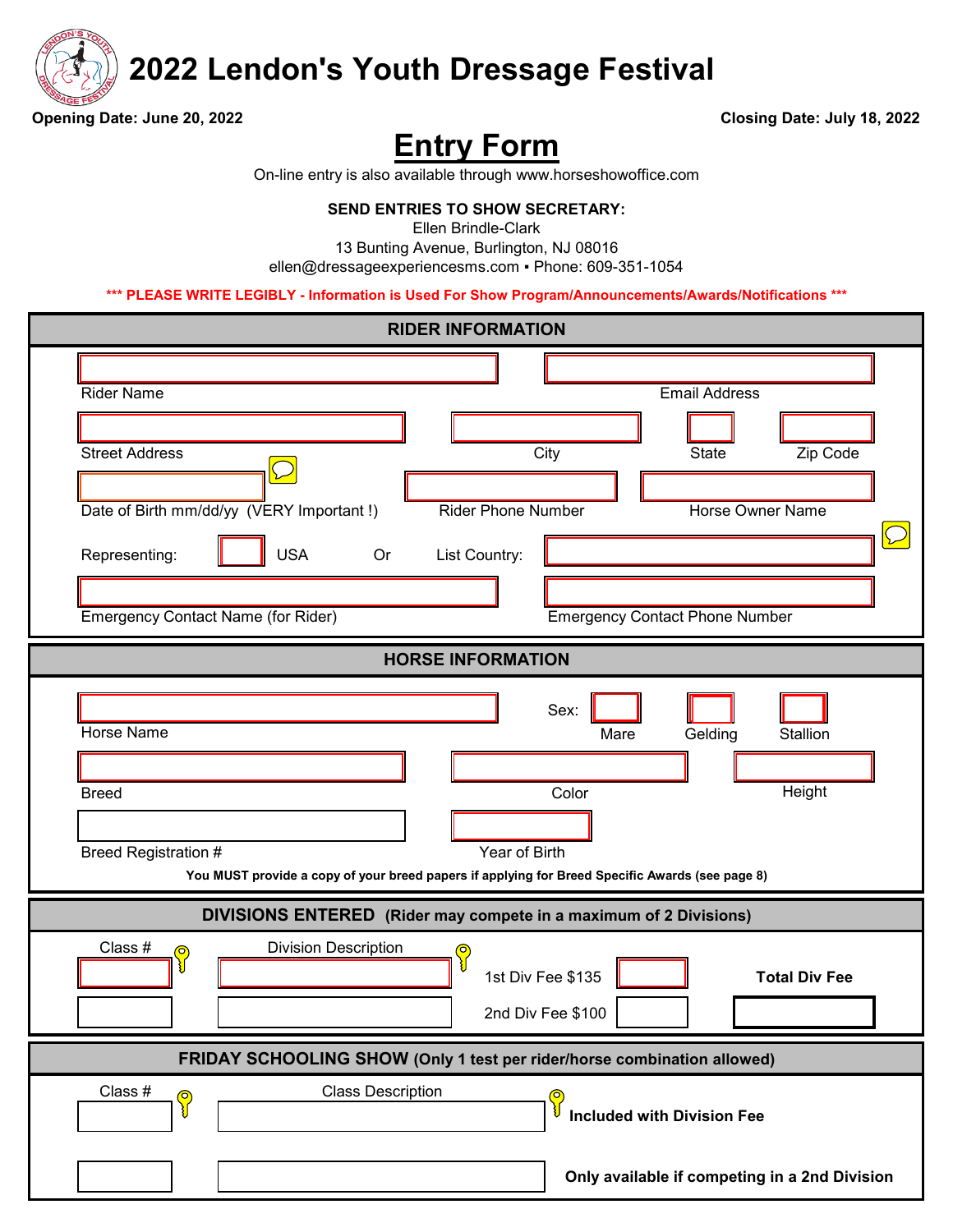| OPTIONAL CLASSES (i.e. Handler, Judging Conformation, Dressage Trail, Leadline, Prix Caprilli)                                                                                                                                                                                    |
|-----------------------------------------------------------------------------------------------------------------------------------------------------------------------------------------------------------------------------------------------------------------------------------|
| NOTE: Horses entered 2nd level and above are premitted to be ridden in ony 2 classes<br>per day, including optional classes. Horses entered 1st level and below are permitted to<br>be ridden in 3 classes, including optional classes. Leadline not included in this limitation. |
| Class #<br><b>Class Description</b><br>Class Fees (see Prize List)<br>$\mathbf{C}$<br>$\mathbf{C}$<br><b>Total Class Fees</b><br><b>KROSS CREEK FARM TEAM COMPETITION</b>                                                                                                         |
| All riders with exception of Leadline are welcome to be on a team - this includes Walk/Trot Divisions!                                                                                                                                                                            |
| <b>YES</b><br>Team Wanna Be<br>$\sqrt{2}$<br><b>NO</b><br><b>Team Member</b>                                                                                                                                                                                                      |
| <b>Team Name</b>                                                                                                                                                                                                                                                                  |
| Team Members (3-4 riders per team):<br>\$5 Team Fee                                                                                                                                                                                                                               |
|                                                                                                                                                                                                                                                                                   |
| <b>GOLF CART RESERVATION REQUEST</b>                                                                                                                                                                                                                                              |
| <b>Rider Name</b><br><b>Driver Name</b>                                                                                                                                                                                                                                           |
| Diver's License #<br>Place number of golf carts in the boxes below:<br><b>State</b>                                                                                                                                                                                               |
| Thursday (btw 1-6)<br>Friday<br>Saturday<br>Sunday<br>4-Seat Golf Cart<br>\$55<br>\$110<br>\$110<br>\$110                                                                                                                                                                         |
| <b>Total Golf Cart Fee</b>                                                                                                                                                                                                                                                        |
| <b>RV/CAMPER HOOK-UP (\$175 for Duration)</b>                                                                                                                                                                                                                                     |
| <b>Owner Name</b><br>Make/Model<br><b>RV/Camper Fee</b>                                                                                                                                                                                                                           |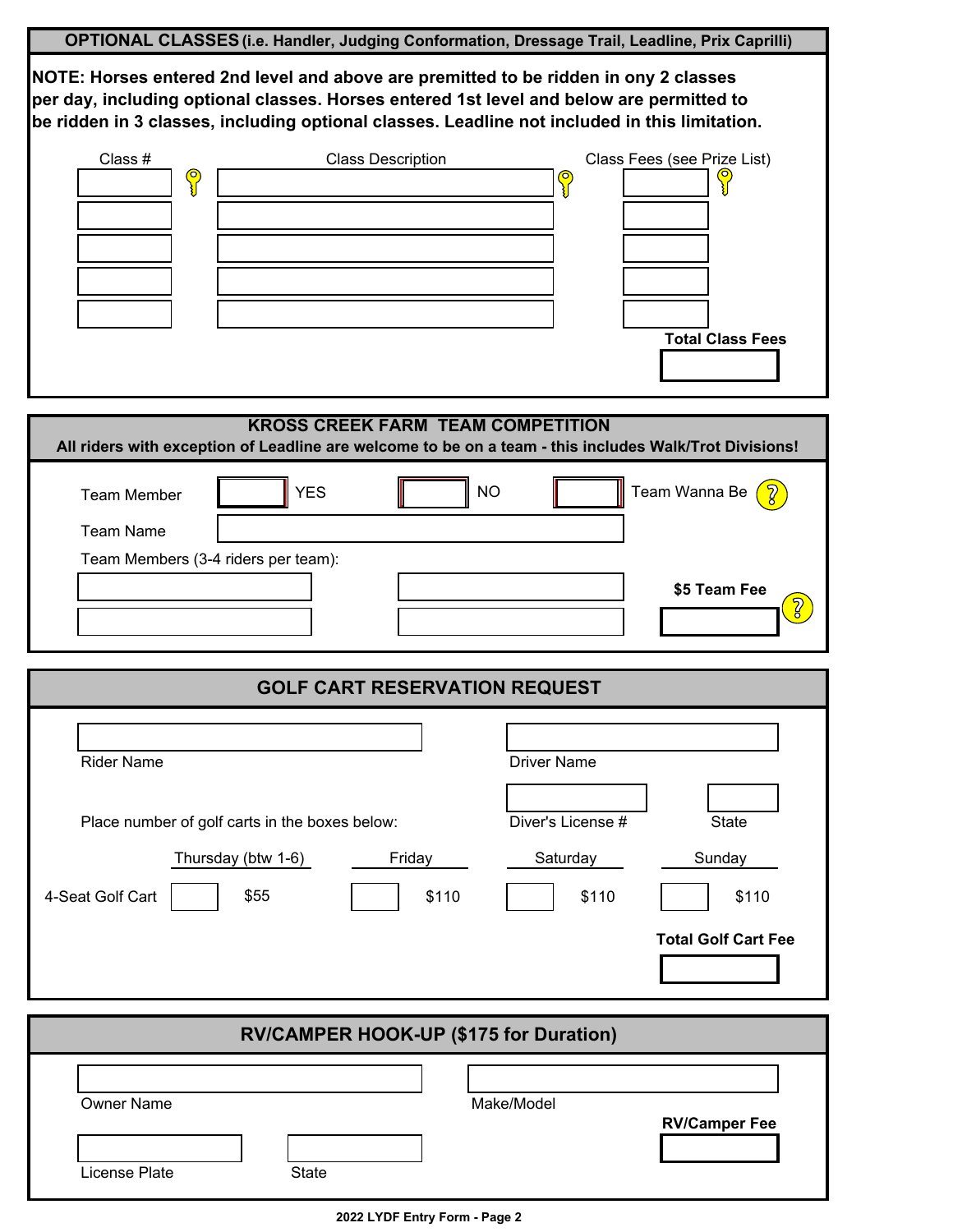### **STABLING FORM**

| <b>Horse's Name</b>                                                                                           | <b>Rider's Name</b>                             |
|---------------------------------------------------------------------------------------------------------------|-------------------------------------------------|
|                                                                                                               | Name Teammates/Riders to be Stabled With:       |
| Mare<br>Gelding<br>Stallion                                                                                   | 1                                               |
|                                                                                                               | $\overline{2}$                                  |
|                                                                                                               | $\sqrt{3}$                                      |
| Stable/Barn Name                                                                                              | 4                                               |
|                                                                                                               | 5                                               |
|                                                                                                               |                                                 |
|                                                                                                               |                                                 |
| <b>Trainer's Name</b>                                                                                         |                                                 |
|                                                                                                               |                                                 |
| <u> ဩ</u>                                                                                                     |                                                 |
| Who to Call in the Event of an Emergency                                                                      | <b>Emergency Number</b>                         |
|                                                                                                               |                                                 |
| $\left[\begin{matrix} 2 \ 0 \end{matrix}\right]$<br>Place the number of stalls in the applicable boxes below: |                                                 |
| Thurs after 1PM - Sun                                                                                         | <b>Sunday Night (\$50)</b><br><b>Tack Stall</b> |
| \$200                                                                                                         | \$200<br>\$50                                   |
|                                                                                                               |                                                 |
| Paddock for duration \$200                                                                                    | <b>Total Stabling Fees</b>                      |
|                                                                                                               |                                                 |
|                                                                                                               |                                                 |
| # of Shavings at \$10 per Bag                                                                                 | <b>TotalShavings</b>                            |
|                                                                                                               |                                                 |
| <b>Other Stabling Requests:</b>                                                                               |                                                 |
|                                                                                                               |                                                 |
|                                                                                                               |                                                 |
|                                                                                                               |                                                 |
|                                                                                                               |                                                 |
|                                                                                                               | <b>Stable Manager Use Only</b>                  |
|                                                                                                               | Barn:                                           |
|                                                                                                               |                                                 |
|                                                                                                               | Stall #:                                        |
|                                                                                                               | <b>Tack Stall #:</b>                            |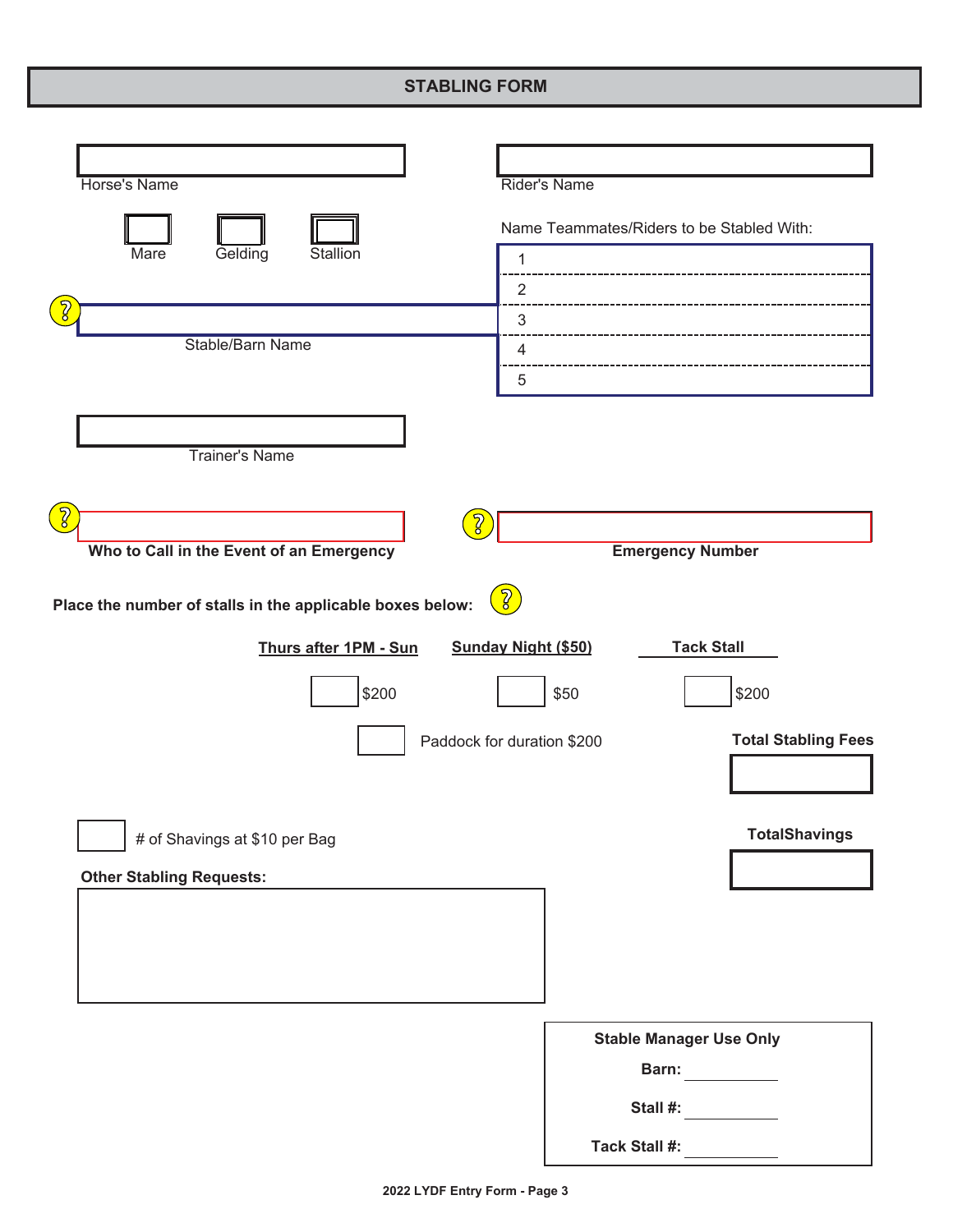## **RELEASE FORM**

By signing this form to enter the above-named competition I represent and agree that the rider being entered has the experience and skills to compete at the level entered. I understand the risks of riding and being around horses, and the heightened risk of doing so in a competition environment that may be new to my equine. I understand that participating in equine activities involves the possibility of property loss or damage, illness or injury to my animal, and potentially serious or even fatal injury or illness to myself or my child. Understanding these risks, I choose to participate or allow my child to participate in the competition and knowingly assume the associated risks. I hereby waive any claims against Dressage4Kids, Inc., competition organizers, officials and volunteers, as well as the owner of the site where the competition takes place, for any loss, damage or injury my horse, my child, or I may suffer as a result of participating in or attending the competition and agree to indemnify them against any claims by others for damage or injury resulting from my or my child's participation in or attendance at the competition. I have read and agree to follow without argument the rules of the competition and the directions and decisions of competition officials, including potentially the decision that my child or I need to withdraw from the competition. If I am signing as the parent of a minor child participating in the competition, I understand the risks of my child participating in the competition, I voluntarily assume those risks and I assume the obligations set out on this entry form, including this release of liability and promise of indemnification for myself and on behalf of my child. I have reviewed the competition rules and the importance of safety with my child.

# **AGREEMENT AND HOLD HARMLESS**

I acknowledge that the rules applicable to this Dressage Competition specified elsewhere in the Competition Prize List have been made available to me and, if applicable, to my child and that I am (we are) familiar with them. I (we) agree that the Show Committee holding this Competition has the right to refuse this entry for cause which the Show Committee shall deem to be sufficient

## **CODE OF CONDUCT**

We, the undersigned, agree to adhere to the following Code of Conduct:

Sport is something done for the fun of it.

Good manners are fundamentally important in society and sport.

Fair and friendly competition develops sportsmanship.

All facets of sport should reflect the positive virtues of courage, patience, good temper and unselfishness.

The welfare of my horse is more important than the prize.

# **SIGNATURES**

#### ALL THREE (3) LINES MUST BE SIGNED. No copies. No ditto marks. No word "Same".

Trainer is the person responsible for the condition of the horse and must be on the grounds during the Competition. These signatures reflect acknowledgement of both the Release Form and the Code of Conduct.

| <b>Rider:</b>                                                                            | <b>Print Name</b><br>Signature                                                                               |  |  |  |
|------------------------------------------------------------------------------------------|--------------------------------------------------------------------------------------------------------------|--|--|--|
| Trainer:                                                                                 | <b>Print Name</b><br>Signature (If no Trainer, Parent/Guardian)                                              |  |  |  |
| <b>Parent:</b><br>(or Legal Guardian)                                                    | <b>Print Name</b><br>Signature (if rider isyounger than 18)                                                  |  |  |  |
| May the Rider's Information Be Released to Selected Sponsors?<br><b>Yes</b><br><b>No</b> |                                                                                                              |  |  |  |
| Please Check the Years That This Rider Has Competed at the Youth Dressage Festival:      |                                                                                                              |  |  |  |
| 2004<br>2005<br>2013<br>2014                                                             | 2012<br>2006<br>2007<br>2008<br>2009<br>2010<br>2011<br>2022<br>2021<br>2017<br>2018<br>2015<br>2016<br>2019 |  |  |  |

2022 LYDF Entry Form - Page 4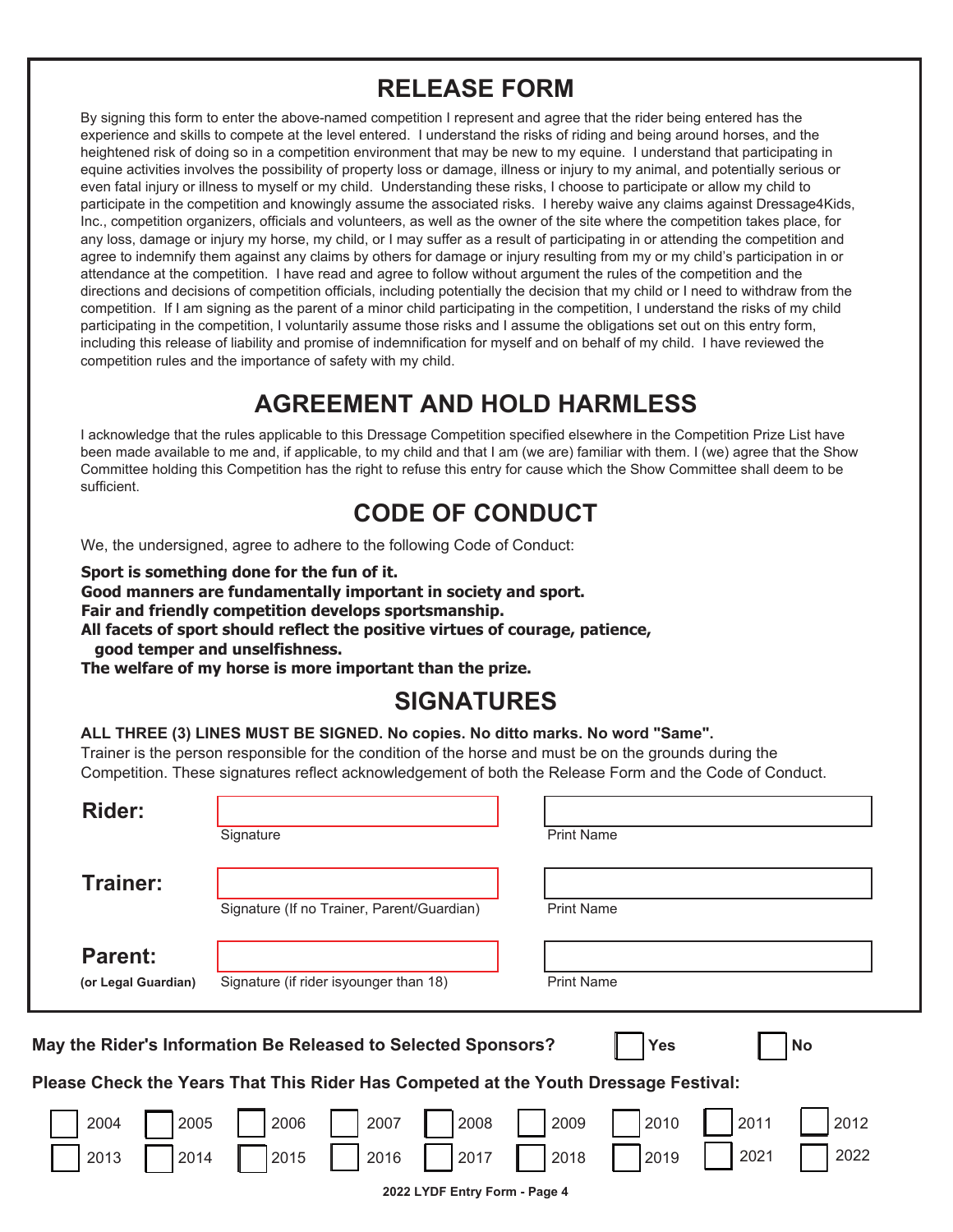#### **SPECIAL AWARDS APPLICATION**

|     | 1. American Connemara Pony Society Perpetual Award - Highest Scoring rider on a Connemara in Dressage.                                                                                                            |
|-----|-------------------------------------------------------------------------------------------------------------------------------------------------------------------------------------------------------------------|
|     | 2. Anflug-Eilers Perpetual Trophy - Highest scoring rider in the Equitation phase ages 17 and under.                                                                                                              |
|     | 3. Big Ben Memorial Award - Highest scoring competitor aged 18-21 in the Written Test.                                                                                                                            |
|     | 4. Cadanz Perpetual Trophy - Highest scoring rider in the FEI Young Rider Dressage Phase.                                                                                                                         |
|     | 5. Carol Lavell Award - Hightest scoring rider in the Musical Freestyle.                                                                                                                                          |
|     | 6. The Cirinity Michelle Perpetual Trophy - Highest scoring rider in any Division riding a Friesian.                                                                                                              |
|     | 7. Crown Juel Memorial Award - Highest scoring rider on a mare in the Dressage Phase.                                                                                                                             |
|     | 8. Fakir Rouge Perpetual Trophy - Highest scoring rider in a FEI Dressage Test Class.                                                                                                                             |
|     | 9. Festive Pandora Trophy - Highest scoring rider on a Welsh.                                                                                                                                                     |
|     | 10. Finally Phantom Perpetual Trophy - Highest scoring rider on a Thoroughbred.                                                                                                                                   |
|     | 11. Fjord High Score Award - Highest scoring Fjord in a Division.                                                                                                                                                 |
|     | 12. Harry Houdini Memorial Trophy - Highest scoring rider in Prix Caprilli on a pony.                                                                                                                             |
|     | 13. Jacqueline Harris Memorial Trophy - Highest scoring rider on a Connemara.<br>14. Jill Bertolini Furlan Memorial Award - Highest scoring rescue horse. Rider to submit a written paragraph explaining why this |
|     | horse qualifies for this award including a brief history of the horse. Must be submitted with entry.                                                                                                              |
|     | 15. Katherine Boyer Perpetual Trophy - Highest scoring rider in the FEI Junior Divison                                                                                                                            |
|     | 16. Kenneth P. Seeber, DVM Memorial Trophy - Highest scoring rider in the Stable Management Competition.                                                                                                          |
|     | 17. Kitwell Consul Memorial Trophy - Highest scoring rider on an Arabian or Half Arabian.                                                                                                                         |
|     | 18. Last Scene Perpetual Trophy - Highest scoring rider in the FEI Pony Division.                                                                                                                                 |
|     | 19. Later On Memorial Trophy - Highest scoring rider traveling a long distance competing on a borrowed horse.                                                                                                     |
|     | 20. Legato Young Horse Award - Highest scoring rider with the youngest horse or pony (4 or 5 years old).                                                                                                          |
|     | 21. Lindekrona Memorial Trophy - Highest scoring male rider.                                                                                                                                                      |
|     | 22. Lindsay S. Jacob Memorial Trophy - Highest scoring rider in the Equitation Phase, aged 18-21.                                                                                                                 |
|     | 23. Miss Jane Marple Memorial Trophy - Highest scoring rider in the Para Equestrian divisions.                                                                                                                    |
|     | 24. Orchard Hill's Andalusian/Lusitano Perpetual Trophy - Highest scoring rider on a PRE, Andalusian or Lusitano.                                                                                                 |
|     | 25. Pikona Memorial Trophy - Highest scoring rider on a Hanoverian.                                                                                                                                               |
| 26. | Russell Mills Memorial Trophy - Highest Scoring jumper rider (must have competed in a USEF recognized hunter/jumper show<br>in the past 12 months).                                                               |
| 27. | Searsmont Trophy - Highest scoring hunter/equitation rider (must have competed in a USEF recognized hunter/jumper show<br>in the past 12 months).                                                                 |
|     | 28. Seldom Seen Memorial Trophy - Highest scoring rider on a pony.                                                                                                                                                |
|     | 29. Shavano's Pride Memorial Trophy - Highest scoring rider on a non solid-colored horse (Appaloosa, Paint, etc.).                                                                                                |
|     | 30. Sky Farm Equestrian 4-H Club Award - Highest Scoring Rider in 4-H. Provide 4-H Club Name                                                                                                                      |
|     | 31. Superstar Perpetual Trophy - Highest scoring rider on a Quarter Horse.                                                                                                                                        |
|     | 32. Two Swan Farms Perpetual Trophy - Youngest rider in a Division.                                                                                                                                               |
| 33. | Umego Perpetual - Highest scoring rider on a Schoolmaster. - Rider to provide a paragraph explaining why the horse qualifies<br>for this award. Must submit with entry.                                           |
| 34. | U.S. Pony Club Perpetual Trophy - Highest scoring Pony Clubber. USPC Club: ________________________<br>Region:<br>Certification(Rating): __________                                                               |
|     | 35. UVM Roseanna Memorial Trophy - Highest scoring rider on a Morgan.                                                                                                                                             |
| 36. | Vakhos Memorial Trophy - Highest Dressage score for event riders competing at or above First Level (must have competed in<br>a sanctioned event in the past 12 months).                                           |
|     | 37. Victor Hugo-Vidal Memorial Trophy - Highest scoring rider in the Prix Caprilli classes.                                                                                                                       |

**\* Proof of Breed Registration is required and must be submitted with your Entry. You will NOT be entered for the Award if your breed registration papers are not sent with your entry.**

- **\*\* Must submit proof of participation in competition.**
- **# Walk/Trot Riders are ONLY eligible to receive awards noted by #.**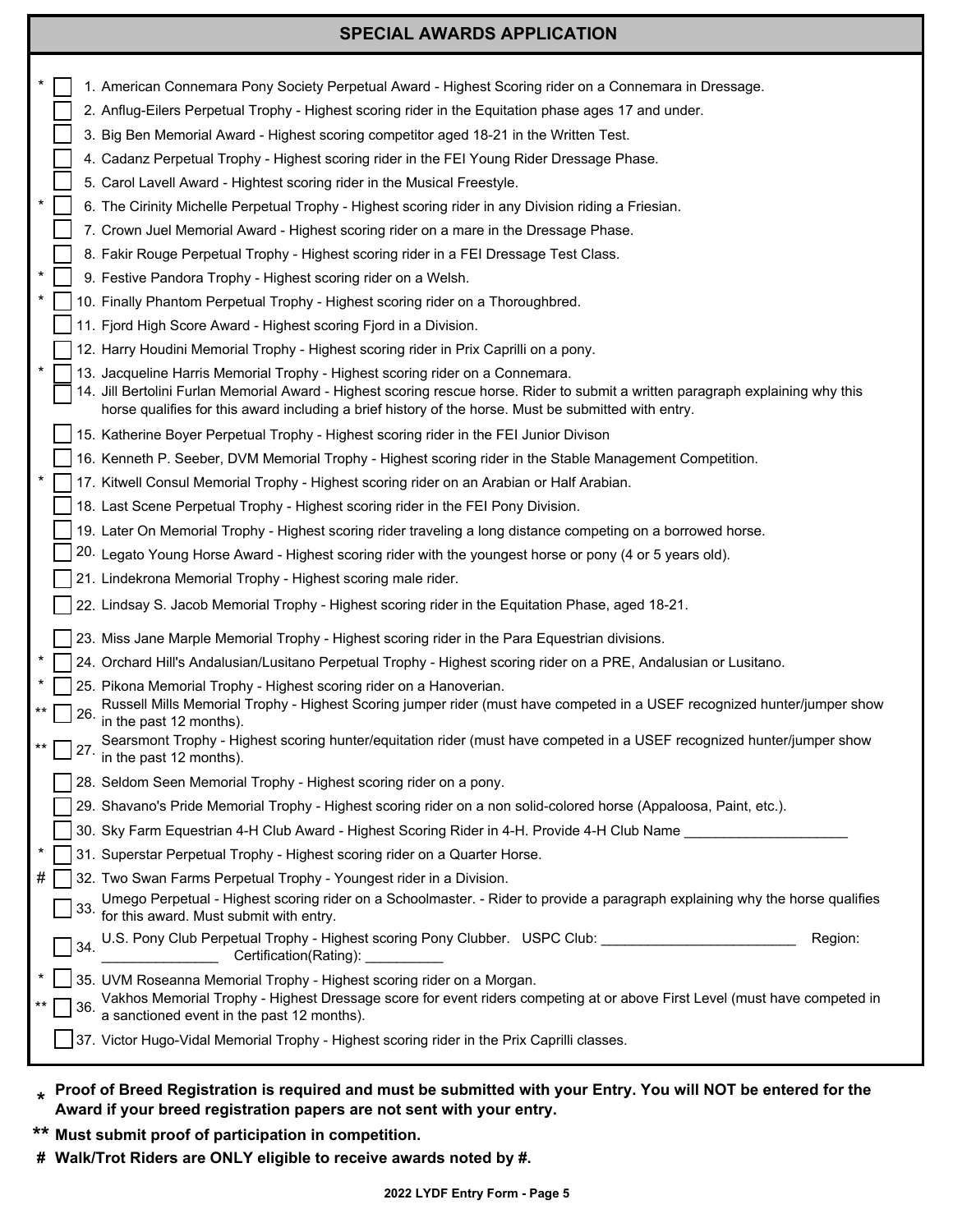#### **Volunteers are ALWAYS needed!!**

#### If someone in your group who is not a competitor would like to volunteer,

#### please complete the information detailed below.

Here is a partial list of how you can help (not all jobs require previous experience!):

Awards **Ring Stewards Runners Scribes** Set-Up/Clean-Up

| <b>VOLUNTEER 1</b>       |            |                                 |  |
|--------------------------|------------|---------------------------------|--|
| <b>Volunteer Name</b>    |            | <b>Work Area/Special Skills</b> |  |
| Cell Phone               | Home Phone | <b>Email Address</b>            |  |
|                          |            |                                 |  |
| <b>Competitor's Name</b> |            | <b>Competitor's Division</b>    |  |
|                          |            | <b>VOLUNTEER 2</b>              |  |
| Volunteer Name           |            | Work Area/Special Skills        |  |
| <b>Cell Phone</b>        | Home Phone | <b>Email Address</b>            |  |

# **REMINDER !!!**

### ALL COMPETITORS MUST volunteer for a minimum of 1 hour during the weekend.

Competitors should report to the Volunteer Booth to sign up for their volunteer hour(s) **AFTER** they have checked in the Show Office. The Volunteer Booth is located to the right as you exit the Show Office.

If you have any questions, or would like additional information on volunteering, please contact our Volunteer Committee Chairperson:

#### Amanda Gifford at atahorse@gmail.com